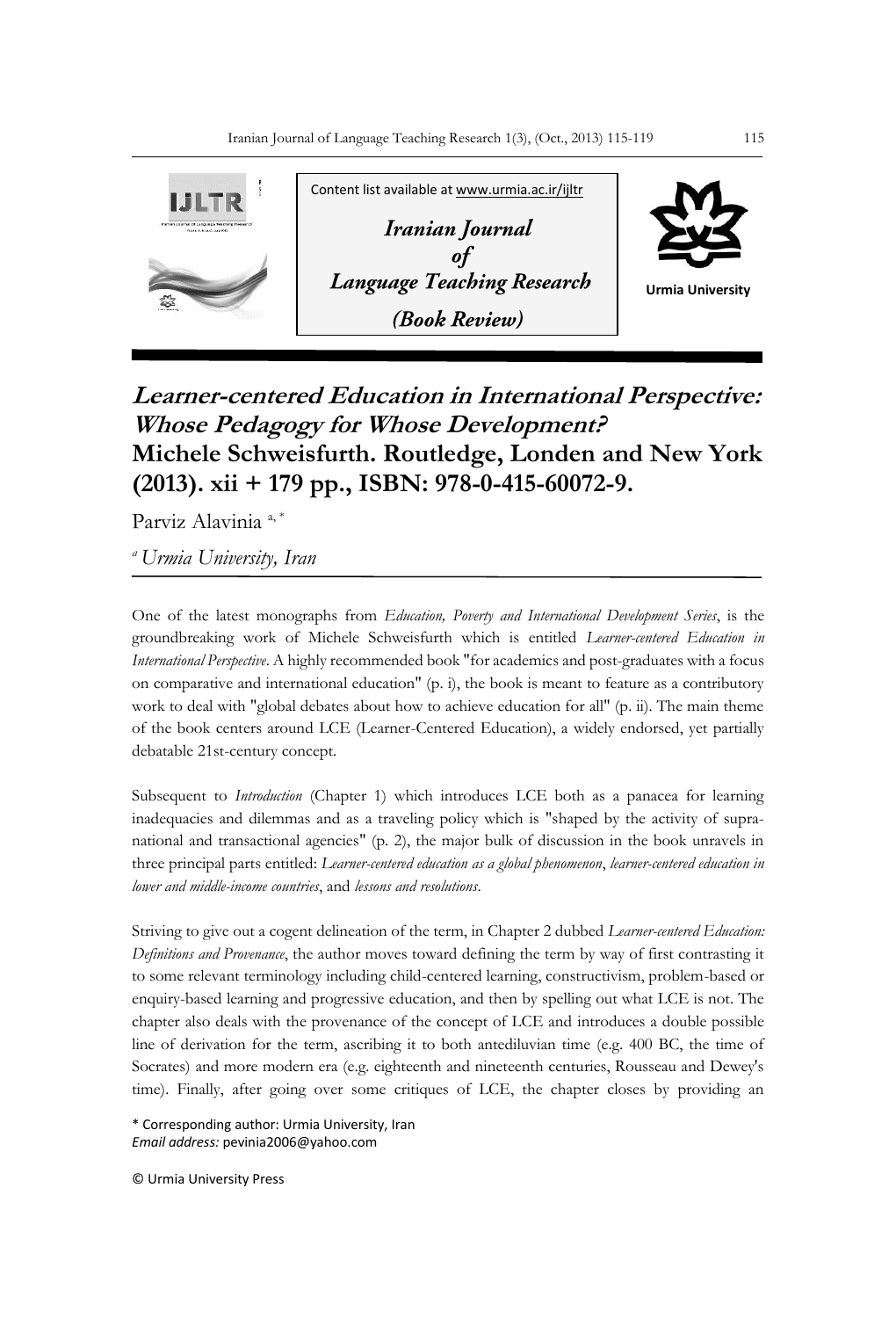## illuminating definition of LCE: "a *pedagogical approach which gives learners, and demands from them, a relatively high level of active control over the content and process of learning*" (p. 20).

The third chapter of the book, entitled *Three Justificatory Narratives: Cognition, Emancipation and Preparation*, addresses three focal cornerstones of LCE, namely cognitive, emancipatory and preparatory perspectives. Having its roots in constructivist views of education, the first of these three arguments derives from the conviction "that people … learn more effectively when they have more control over their learning, and are guided in the process, rather than having a fixed curriculum imposed on them in set ways" (p. 21). Under the category of cognition, the author enumerates several pertinent theories such as Vygotsky's Zone of Proximal Development (ZPD), Bruner's Scaffolding Model, Ryan and Deci's Self-determination Theory, and Gardner's Multiple Intelligences Theory, all of which are concerned with highlighting learners' unique role in the process of learning. Concerning emancipation which seeks "to free people from oppressive forms of control" (p. 21) and to help them "develop knowledge, skills and attitudes for democratic citizenship" (p. 27), the author is of the view that "Education *for* democracy has to start with education *through* democracy" (p. 29), that is students should be given opportunities for selfexpression within the classroom. Finally, preparation for future life, which is closely linked to constructivist, emancipatory education is believed by the author to have been facilitated via current outgrowth of information technology (IT). The chapter comes to an end by referring to some pieces of evidence manifesting the effectiveness of LCE, including child-friendly schools (CFSs), which as the author maintains, are not sufficient enough to buttress the efficacy of LCE.

The last chapter in part I, *Contexts for Learner-centered Education: Global, National and Local* mainly deals with six factors delineated in Harbor and Davies' work, each forming a unique context for the implementation of LCE in poor, developing countries. These so-called 'contexts of stringency' are "demographic, economic, resource, conflict, health and cultural contexts." (p. 37) Subsequent to providing a laconic account of Bronfenbrenner's eco-systemic theory regarding LCE, and going over some global and cross-cultural manifestations of LCE, the author introduces change of government, movement toward democracy and state fragility as three major political situations affecting the establishment of LCE. As to the relationship between conflict and LCE, the latter is regarded "as an alternative to traditional authoritarian models," which "has conflict prevention and healing potential" (p. 45). Furthermore, larger student population, lack of resources and insufficiency of teachers, ubiquity of incurable diseases like AIDS and exodus are discussed under the section dubbed demographic context as the problems plaguing poorer countries. Lack of resources and human capacity is referred to as another principal factor underlying the unsuccessfulness of LCE in poorer countries. The nature of curriculum and assessment is the next element which, according to the author, is in direct interplay with LCE. Ultimately, the role of cultural context in providing suitable grounds for launching LCE is expounded toward the end of this chapter.

Part II, the bulkiest part of the book with six chapters, opens with the discussion of *Learner-centered Education as a Promising but Problematic Policy in the Global South* in chapter five. This chapter mainly deals with obstacles, in developing countries, standing on the way of proper implementation of LCE. While regarded both as "a promising 'policy panacea' for myriad problems" and "the driving pedagogical ideal for contemporary curriculum reform" (p. 65) in developing countries, LCE has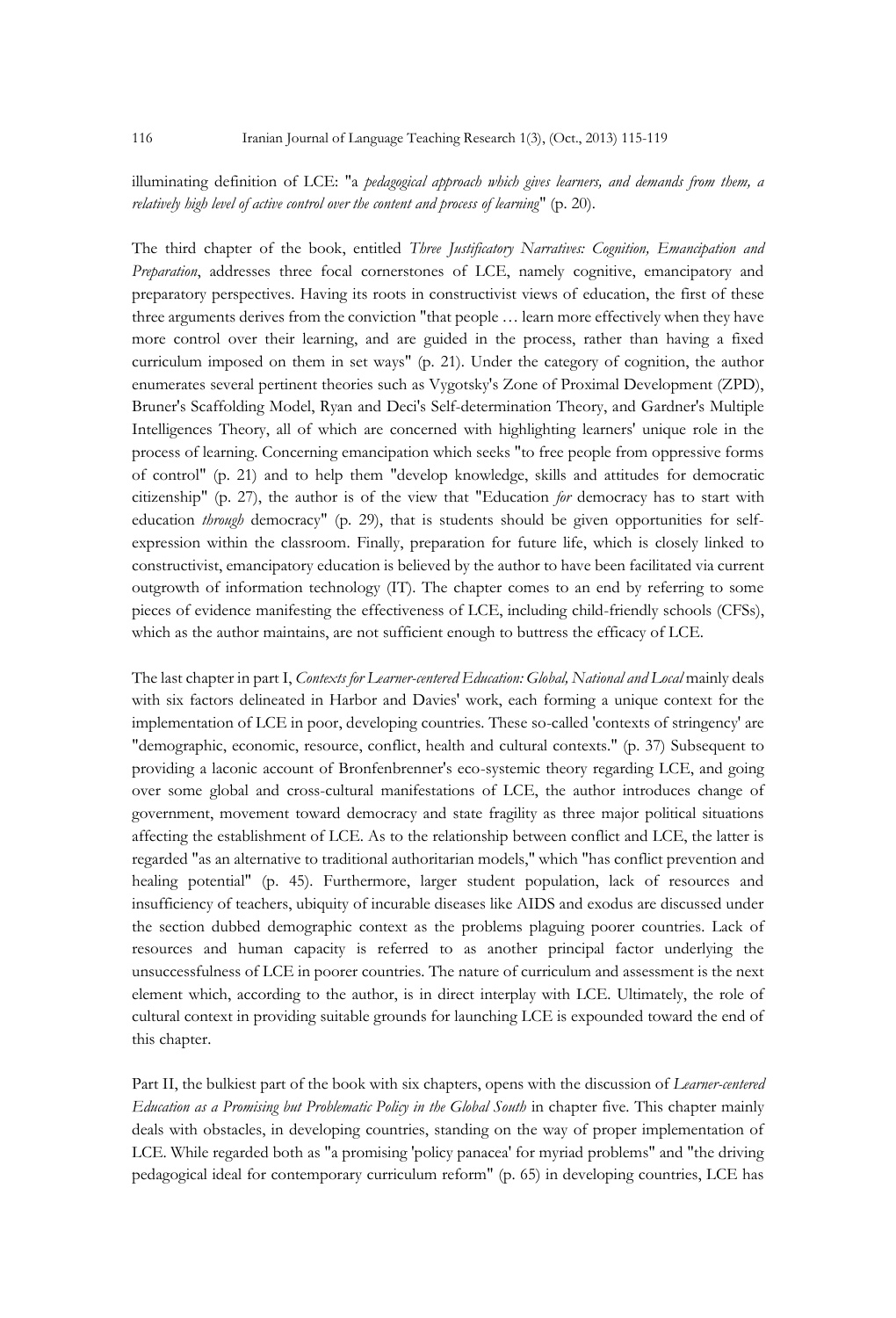always been "a combination of 'top-down pressures and bottom up desires'" and that's why the author claims "there is a 'Trojan horse' element to LCE pedagogy." (p. 64). Indeed, what, according to the author, makes 'paradigm shift' toward the inclusion of LCE in the developing world unfeasible is the subsistence of "huge gaps between policy discourse and classroom realties" (p. 65). Schweisfurth, then, goes on by listing four major issues giving rise to such gaps: *the nature of reform process*, *national, institutional and professional policies*, *resources*, and *teacher capacity*. Among the problems lying at the heart of reform process are the rapid pace and intricate language with which reform is mostly ascribed. The so-called 'resource-poor classrooms' add up to the difficulties faced by those engaged with the implementation of LCE. To this the author adds lack of professionalism and motivation on the part of teacher community. Nevertheless, even in cases where teachers enjoy high proclivity for adopting LCE procedures, their attempts might be curbed by the wider national policies and the cultural context in which they teach. Toward the end of the chapter the author puts forth a captivating argument, holding that 'polarization of pedagogy' under the flag of TCE-LCE divisions might not always prove to be a practicable course of action in developing countries, and attempts, therefore, should be made "to make space for local variations and interpretations" (p. 72).

In the remainder of the book, chapters 6, 7, 8 and 9, the writer delves more deeply into the issue of LCE implementation in the developing world by way of referring to four different, yet comparable, case studies from the Gambia, China, Russia and South Africa, respectively. In so doing, Schweisfurth initially embarks, in each case, on setting the scene via elaborating on the development context, and then by exposing details regarding education policy context. As a concluding part in each chapter, the author explores the potential impact of contextual conditions on the real implementation of LCE in practice. As concerns the Gambia, for instance, she refers to the noticeable potential of the country for exercising LCE axioms despite its small size, poverty and harboring diverse ethnic groups. An avid member of the 'Fast Track Initiative (FTI)', this country is characterized by its urgent call for LCE as a liberating panacea that brings with it a range of varied benefits. Furthermore, as the author illustrates the emancipatory narrative gains more significance among other perspectives in the Gambian context of education. At the end of chapter 6, a number of drawbacks acting against the desired spread of LCE are pointed out, including the scarcity of resources, non-directive and implicit nature of LCE policy making, shortage of highly qualified teachers, their worries about being judged by the officials, and the traditional role distribution and respect issues which hamper the proper implementation of questioning atmosphere.

Turning to the case study about China, in chapter 7, titled *Moving towards Learner-centered Education: China's Multiple Paradoxes*, the writer admits that the main incentive urging her to include China among other case studies is its failure to cater for 'equitable human development' in rural and urban areas. Despite its advocacy of 'quality education', as the author states, China has fallen short of materializing the true LCE principles, but the startling fact is that though the country has been opting for rigid, teacher-dominated, authoritarian methods of teaching, Chinese students have mostly been found to outperform their counterparts in Western countries. Finally, the chapter ends up by condemning stringent teacher control and underscoring the key role of preparation narrative compared to other forms of narrative in the Chinese context of education.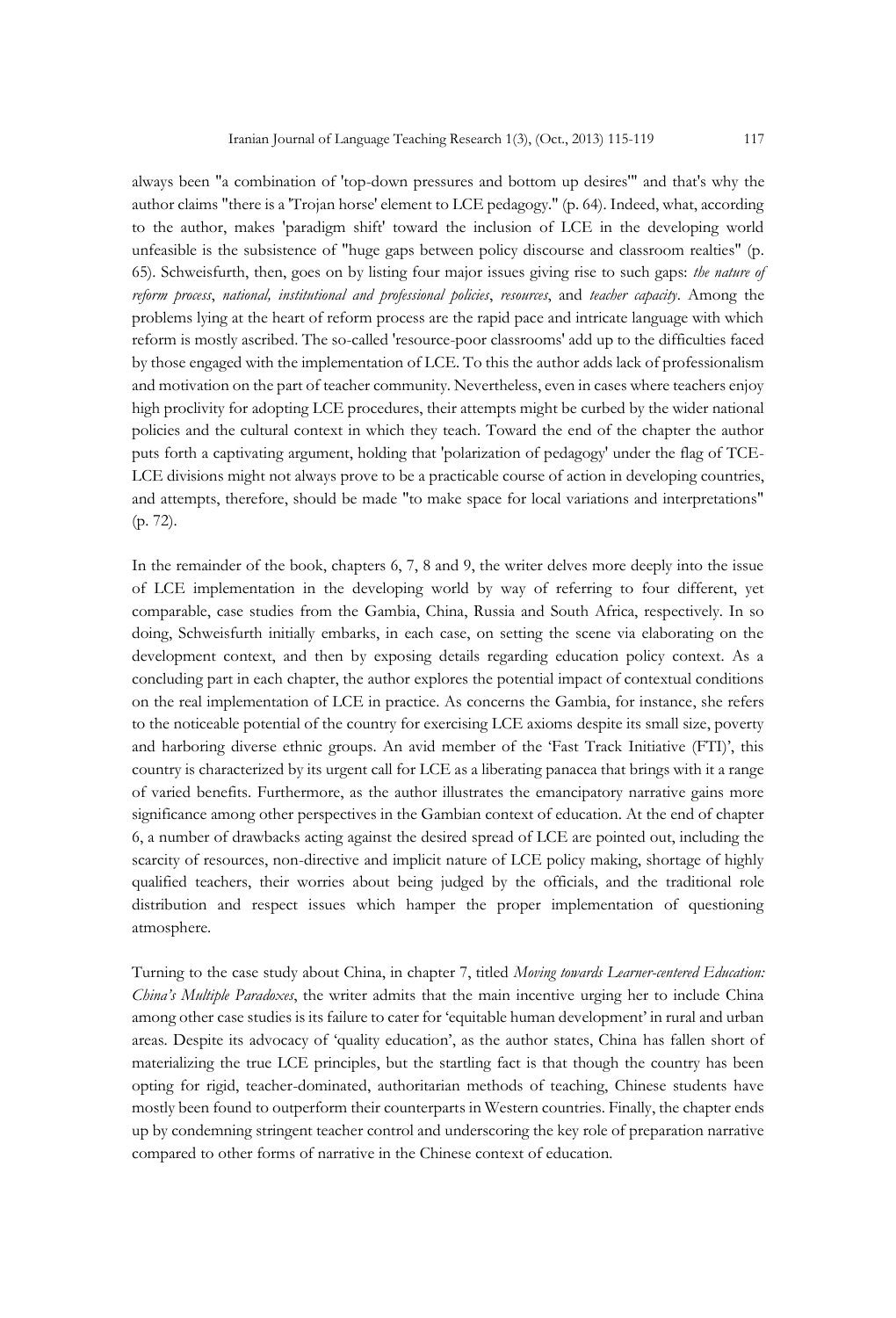*Russia: Shifting and Resilient Narratives on the 'Educated Person'* is the title given to chapter 8, which is concerned with 'Russian educational system' that is claimed "to prepare people who are not only able to live in civil society and a lawful state, but also to build them" (p. 97). Democracy-oriented education in Russia, as the author discusses is marked by several upbeat features like bringing about more class involvement, higher discipline and a more positive view of education among the learners. However, the worsening teacher status in the country has brought with it a range of other consequences such as the feminization of education, as well as "a subsequent decline in respect for ordinary teachers and changes to youth culture away from valuing education …" (p. 101).

Last among the case studies, the status of LCE in South Africa is the focus of chapter 9, titled *South Africa's Emancipatory Policy Discourses and Classroom Realities*. Though the country is said by the author to suffer from a plethora of problems like the spread of epidemic diseases such as AIDS, violence and high crime rate, its holding on to 'Outcomes-Based Education (OBE)', among other factors, has endowed a more glorious status to it compared to other sub-Saharan countries. Nevertheless, here again the effect of the prevailing gap between 'political imperatives and classroom realities' is remarkable, and discourses of LCE and OBE both suffer from lack of clarity. Low teacher motivation and high rates of job dissatisfaction are other paramount issues referred to in the context of LCE implementation in South Africa. Yet, as the author argues, most important of all is the negative consequence of teacher misconceptions about what OBE incorporates.

The final chapter in Part II, *Mobile Students and New Learner-centered Pedagogies* concerns itself with the question 'What would happen if people were moved instead of the policy itself?' The essence of education in such circumstances is well embraced by the author's illuminating contention: "bordercrossing students find new pedagogies their greatest challenge. They change their study habits, and to some extent their behaviours in a learning group. They have positive views of the 'strange' learner-centered approaches, despite the difficulties of transition" (p. 119).

The concluding part of the book, Part III, dubbed *Lessons and Resolutions*, encompasses two chapters, titled *Ten Key Lessons from Theory, Evidence and Cases* (Chapter 11), and *Towards a Contextualised Learner-centered Pedagogical Nexus* (Chapter 12), respectively. The lessons listed in chapter eleven include issues such as the primacy of human rights arguments for LCE, the need for the inclusion of global as a part of the context, the multi-faceted nature of LCE, the negative consequences of a faulty understanding and poor implementation of LCE, and the need for demarcation between andragogy (adult education) and education of mobile learners, on the one hand, and child education, on the other;

Finally, to put together all the previously raised arguments concerning LCE, chapter 12 centers around two focal issues in LCE, that is assumptions underlying it and the minimum standards contributing to its successful implementation. The five assumptions listed are somehow the reiteration of what the author has already referred to in the previous chapters, including the benefits following from the alignment between learning activities and cognitive narrative, the need for considering learners' rights in education, the vitality of classroom experiences for the preparation of individuals for 'democratic and economic citizenship', the scarcity of resources, teaching materials and available time, and the need for adjusting the global practices to the localized contexts